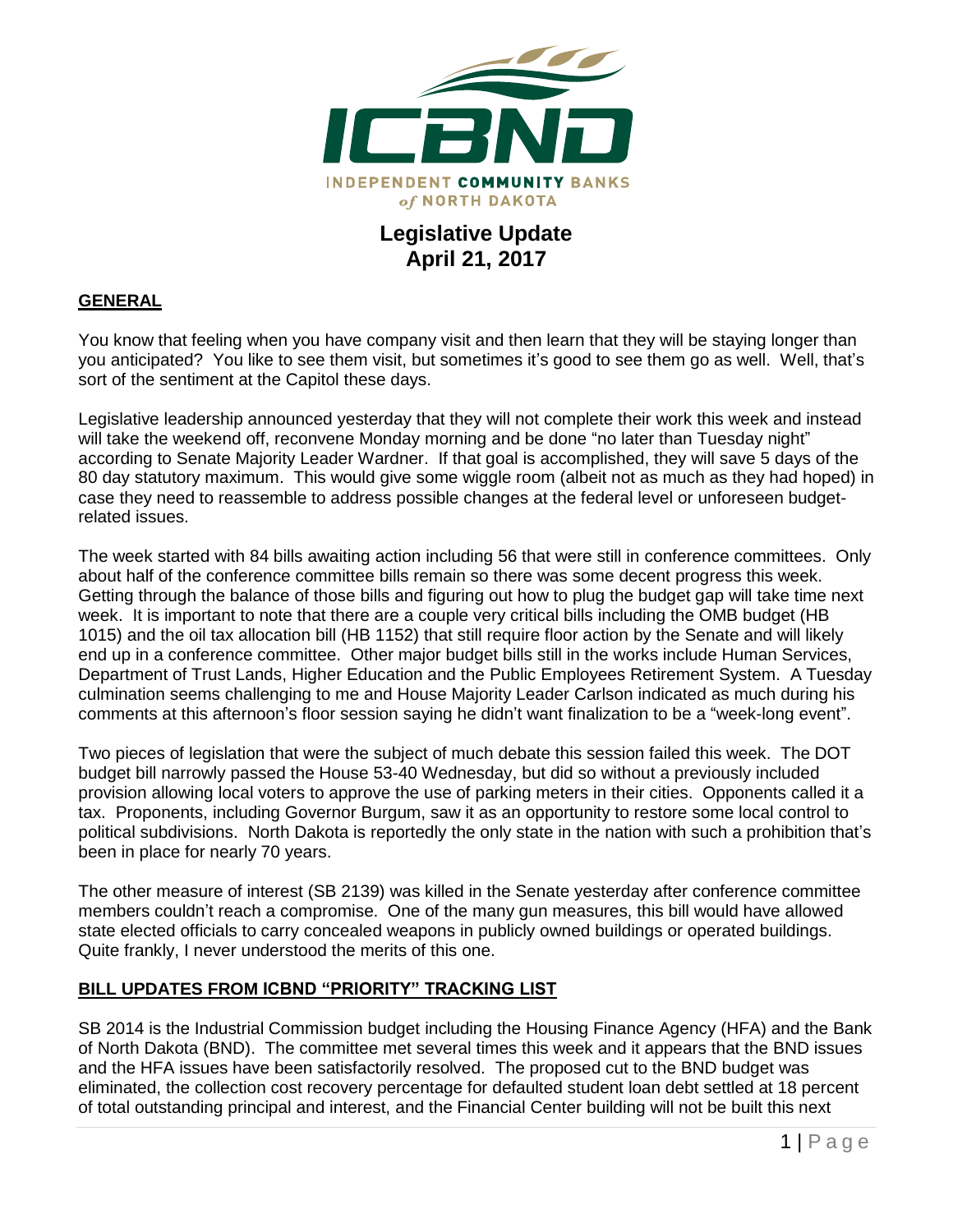biennium. Two (rather than four as proposed by the House) of the FTE's at HFA were cut from the next biennium's budget. The measure remains in conference committee however due to differences related to the State Mill and Elevator.

HB 1024 recently became of interest based on certain House conference committee members' desire to remove language from the bill that established the state's repayment obligation of DAPL-related protest costs that were funded by the Bank of North Dakota. The rationale, I guess, is that having such language might take pressure off the federal government as state lawmakers and others insist these costs ought to be reimbursed by Washington DC. Whether that rationale proves fruitful or not, it certainly puts BND in a compromised position of repayment. A conference committee meeting was hastily cancelled at the last minute this morning so we'll learn more Monday.

SB 2014 and HB 1024 are the only ICBND priority bills remaining in conference committee next week.

Legislator contact information can be found at<http://www.legis.nd.gov/contact-my-legislators> and you can check on any legislative activities through the Legislative Council's web page at [www.legis.nd.gov.](http://www.legis.nd.gov/)

Thank you for your participation in the legislative process. Please call, email or text me with any questions or concerns. If you'd like to be taken off this distribution list or if there are others in your organization that should be on the distribution list for the legislative updates, please let me know.

Sincerely,

Bany D. Haugen

*Barry D. Haugen President [barryh@icbnd.com](mailto:barryh@icbnd.com) cell: 701.955.4308 office: 701.258.7121*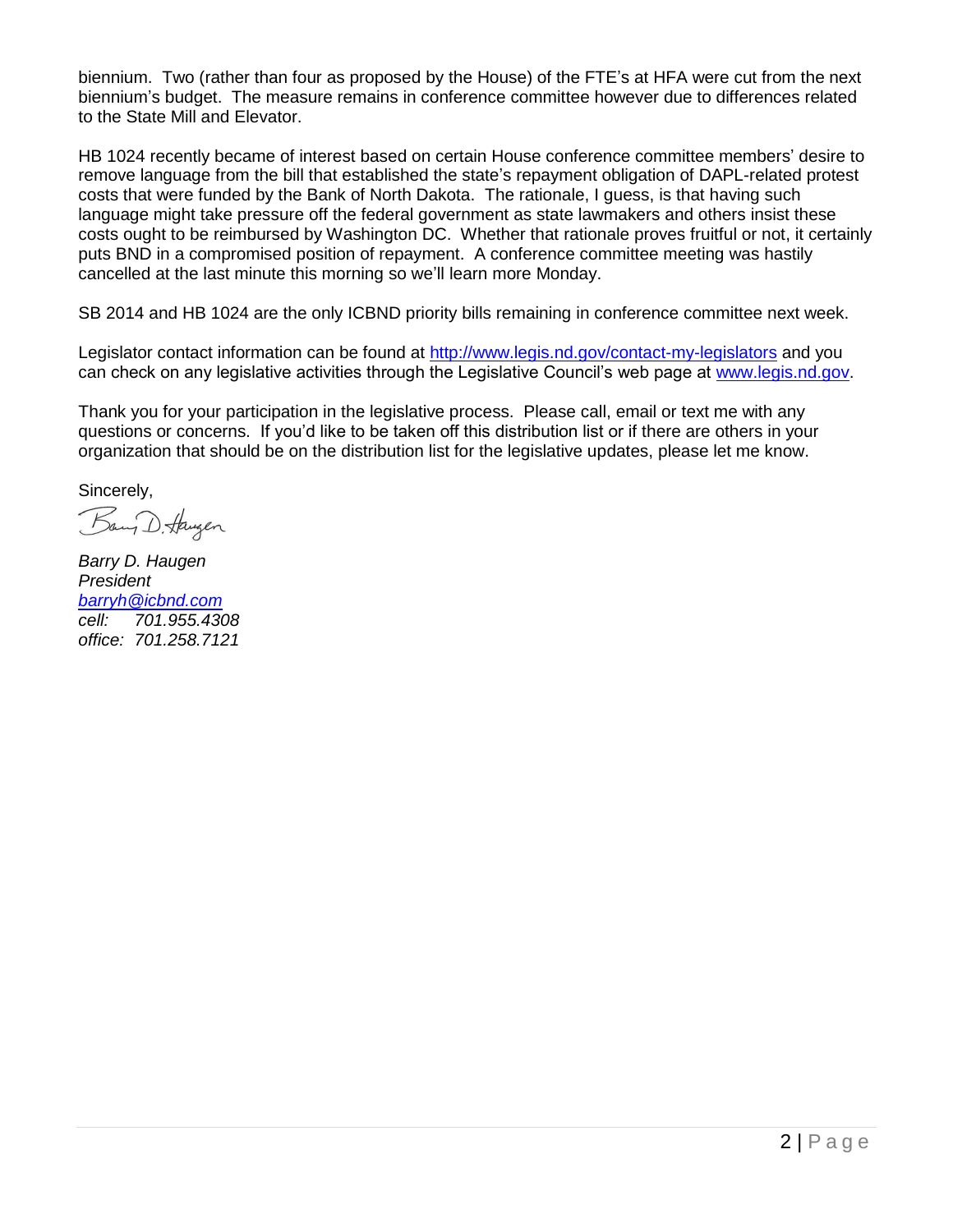

## **ICBND PRIORITY LIST AND BILL STATUS DETAIL**

| <b>Bill</b>    | <b>Status</b>                                                                                                                                                                        | <b>Title</b>                                                                                                                                                                                                                                                                                                                                                                                                                                              |
|----------------|--------------------------------------------------------------------------------------------------------------------------------------------------------------------------------------|-----------------------------------------------------------------------------------------------------------------------------------------------------------------------------------------------------------------------------------------------------------------------------------------------------------------------------------------------------------------------------------------------------------------------------------------------------------|
| HB 1024        | House: CONF. COMM<br>Senate: CONF. COMM<br>04/14 H Conference committee appointed Delzer<br><b>Kreidt Delmore</b><br>04/17 S Conference committee appointed Dever G.<br>Lee Robinson | A BILL for an Act to provide an appropriation for<br>defraying the expenses of various state<br>departments and institutions; to provide a<br>contingent appropriation; to provide for borrowing<br>authority; to provide for transfers; to provide a<br>statement of legislative intent; and to declare an<br>emergency.                                                                                                                                 |
| HB 1126        | House: PASSED<br>Senate: PASSED<br>Governor: SIGNED<br>04/13 H Signed by Governor 04/13<br>04/21 Filed with Secretary Of State 04/13                                                 | Relating to public warehouse and grain buyer<br>licensing and insolvencies of public warehouses<br>and grain buyers; to repeal sections 60-02-39 and<br>60-02.1-25 of the North Dakota Century Code,<br>relating to warehouse closures; and to provide for a<br>legislative management study.                                                                                                                                                             |
| HB 1162        | House: PASSED<br>Senate: DEFEATED<br>03/15 S Reported back, do not pass, placed on<br>calendar 6 1 0<br>03/16 S Second reading, failed to pass, yeas 5 nays<br>41                    | Relating to competition between the government<br>and private industry and to require a report to the<br>legislative management.                                                                                                                                                                                                                                                                                                                          |
| <b>HB 1164</b> | House: DEFEATED<br>01/16 H Reported back, do not pass, placed on<br>calendar 11 2 1<br>01/19 H Second reading, failed to pass, yeas 14 nays<br>76                                    | Relating to a corporate income tax credit for<br>reimbursement of employee child care<br>expenditures; and to provide an effective date.                                                                                                                                                                                                                                                                                                                  |
| HB 1169        | House: PASSED<br>Senate: PASSED<br>Governor: SIGNED<br>03/24 H Signed by Governor 03/23<br>03/27 Filed with Secretary Of State 03/24                                                 | Relating to carrying a handgun; to amend and<br>reenact sections 62.1-04-02 and 62.1-04-04 of the<br>North Dakota Century Code, relating to carrying<br>concealed firearms or dangerous weapons; and to<br>provide a penalty.                                                                                                                                                                                                                             |
| <b>HB 1177</b> | House: DEFEATED<br>01/19 H Amendment adopted, placed on calendar<br>01/23 H Second reading, failed to pass, yeas 9 nays<br>81                                                        | Relating to the collection of property by affidavit and<br>the effect of the affidavit.                                                                                                                                                                                                                                                                                                                                                                   |
| HB 1182        | House: PASSED<br>Senate: DEFEATED<br>04/13 S Amendment adopted, placed on calendar<br>04/13 S Second reading, failed to pass, yeas 1 nays<br>46                                      | Relating to approval of property tax incentives<br>granted by a city; to amend and reenact<br>subsection 7 of section 40-57.1-03, section 40-58-<br>20.2, and subsection 3 of section 54-35-26 of the<br>North Dakota Century Code, relating to approval of<br>property tax incentives granted by a city and<br>evaluation of economic development tax incentives;<br>to provide for a legislative management study; and<br>to provide an effective date. |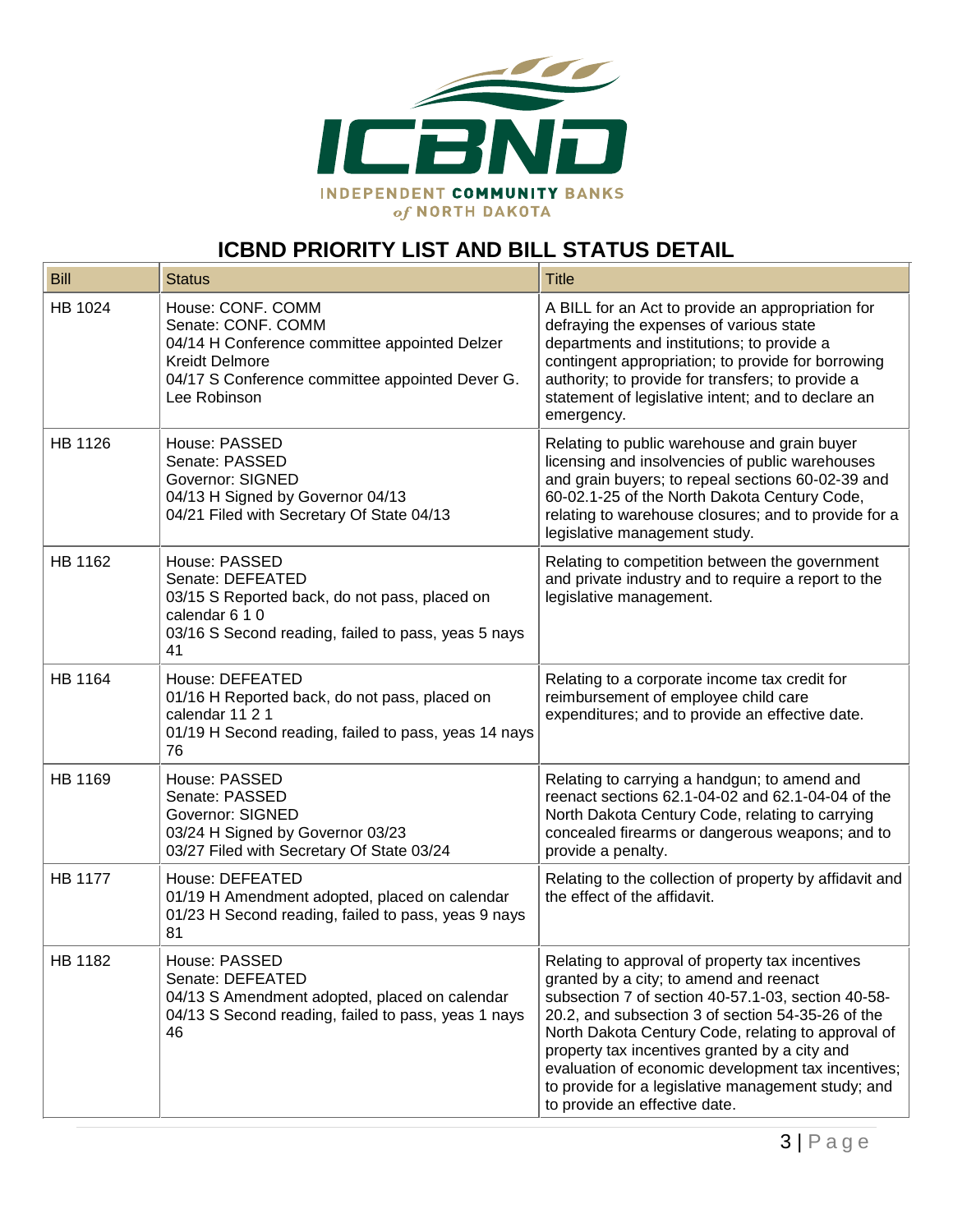| HB 1219        | House: PASSED<br>Senate: PASSED<br><b>Governor: SIGNED</b><br>03/23 H Signed by Governor 03/22<br>03/27 Filed with Secretary Of State 03/23                        | Relating to the process for converting manufactured<br>housing to real property.                                                                                                                                                                                                                                                                                                                                                                                                                                                                                                                       |
|----------------|--------------------------------------------------------------------------------------------------------------------------------------------------------------------|--------------------------------------------------------------------------------------------------------------------------------------------------------------------------------------------------------------------------------------------------------------------------------------------------------------------------------------------------------------------------------------------------------------------------------------------------------------------------------------------------------------------------------------------------------------------------------------------------------|
| HB 1223        | House: DEFEATED<br>01/27 H Amendment adopted, placed on calendar<br>01/31 H Second reading, failed to pass, yeas 19 nays<br>72                                     | Relating to allowing employers to purchase private<br>insurance for worker's compensation coverage.                                                                                                                                                                                                                                                                                                                                                                                                                                                                                                    |
| HB 1228        | House: PASSED<br>Senate: PASSED<br><b>Governor: SIGNED</b><br>03/22 H Signed by Governor 03/21<br>03/23 Filed with Secretary Of State 03/22                        | Relating to actions to contest the validity of a trust,<br>trust decanting, and directed trustees; to amend<br>and reenact sections 47-02-27.4, 59-04.2-03, and<br>59-16-13 of the North Dakota Century Code,<br>relating to exclusions from the rule against<br>perpetuities and a trustee's duty to inform; to repeal<br>sections 59-14-01, 59-14-04, and 59-16-08 of the<br>North Dakota Century Code, relating to the capacity<br>of a settlor of a revocable trust, actions contesting<br>the validity of a trust, and powers to direct a trustee;<br>and to provide for retroactive application. |
| HB 1263        | House: DEFEATED<br>01/31 H Reported back, do not pass, placed on<br>calendar 12 2 0<br>02/06 H Second reading, failed to pass, yeas 13 nays<br>77                  | Relating to the state's minimum wage.                                                                                                                                                                                                                                                                                                                                                                                                                                                                                                                                                                  |
| <b>HB 1297</b> | House: WITHDRAWN<br>01/20 H Request return from committee<br>01/20 H Withdrawn from further consideration                                                          | Relating to creation of the affordable housing<br>revolving loan fund; to provide a continuing<br>appropriation; and to provide for a transfer.                                                                                                                                                                                                                                                                                                                                                                                                                                                        |
| HB 1303        | House: PASSED<br>Senate: DEFEATED<br>03/20 S Reported back, do not pass, placed on<br>calendar 600<br>03/21 S Second reading, failed to pass, yeas 0 nays<br>47    | A BILL for an Act to prohibit state agencies from<br>filling vacant employee positions; to provide for a<br>report; and to declare an emergency.                                                                                                                                                                                                                                                                                                                                                                                                                                                       |
| <b>HB 1327</b> | House: DEFEATED<br>02/03 H Reported back, do not pass, placed on<br>calendar 13 1 0<br>02/10 H Second reading, failed to pass, yeas 24 nays<br>66                  | Relating to exceptions from inspections for home<br>repairs performed by a homeowner.                                                                                                                                                                                                                                                                                                                                                                                                                                                                                                                  |
| HB 1352        | House: PASSED<br>Senate: PASSED<br><b>Governor: SIGNED</b><br>04/06 H Signed by Governor 04/05<br>04/13 Filed with Secretary Of State 04/05                        | Relating to custody and disposition of abandoned<br>motor vehicles; and to declare an emergency.                                                                                                                                                                                                                                                                                                                                                                                                                                                                                                       |
| HB 1382        | House: PASSED<br>Senate: DEFEATED<br>03/09 S Reported back, do not pass, placed on<br>calendar 6 0 0<br>03/10 S Second reading, failed to pass, yeas 14 nays<br>32 | Relating to the establishment of an education<br>savings account program.                                                                                                                                                                                                                                                                                                                                                                                                                                                                                                                              |
| HB 1425        | House: PASSED<br>Senate: DEFEATED<br>03/31 S Amendment adopted, placed on calendar                                                                                 | A BILL for an Act to protect the rights and privileges<br>granted under the United States Constitution.                                                                                                                                                                                                                                                                                                                                                                                                                                                                                                |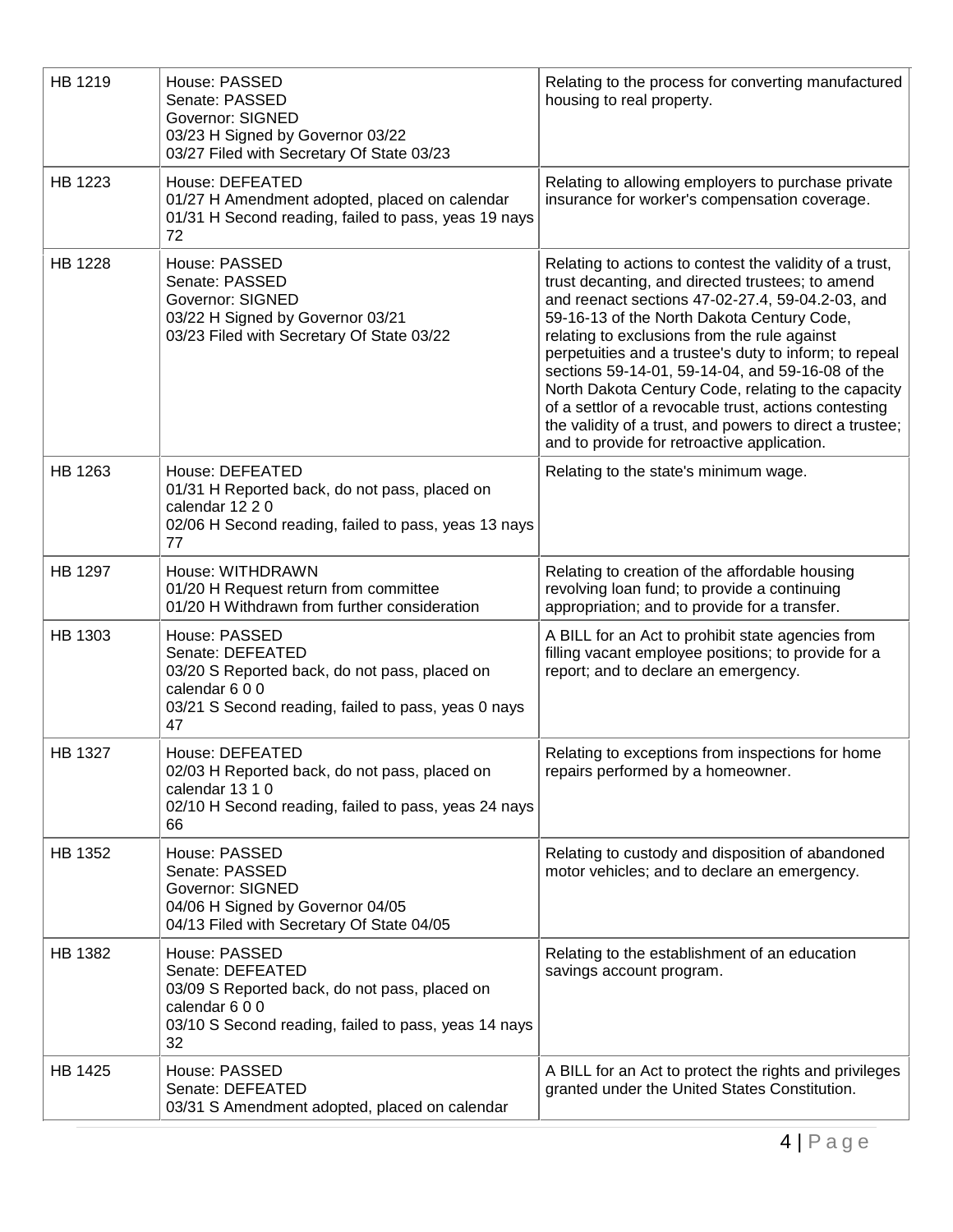|                | 03/31 S Second reading, failed to pass, yeas 15 nays<br>29                                                                                                                            |                                                                                                                                                                                                                                                                                                                                                                                                                                                                                                                                                                                                                                                                                                                                                      |
|----------------|---------------------------------------------------------------------------------------------------------------------------------------------------------------------------------------|------------------------------------------------------------------------------------------------------------------------------------------------------------------------------------------------------------------------------------------------------------------------------------------------------------------------------------------------------------------------------------------------------------------------------------------------------------------------------------------------------------------------------------------------------------------------------------------------------------------------------------------------------------------------------------------------------------------------------------------------------|
| <b>SB 2008</b> | Senate: PASSED<br>House: PASSED<br><b>Governor: SIGNED</b><br>04/12 S Signed by Governor 04/12<br>04/13 Filed with Secretary Of State 04/12                                           | AN ACT to provide an appropriation for defraying<br>the expenses of the department of financial<br>institutions; to provide for a study; and to provide for<br>a report to the legislative management.                                                                                                                                                                                                                                                                                                                                                                                                                                                                                                                                               |
| SB 2014        | Senate: CONF. COMM<br>House: CONF. COMM<br>04/06 S Conference committee appointed Sorvaag<br>Hogue Mathern<br>04/07 H Conference committee appointed<br>Brandenburg Kempenich Delmore | Relating to loan guarantee fees, suspension of<br>recreational licenses, the housing incentive fund,<br>North Dakota mill and elevator profits, and coal<br>development trust fund allocations; to repeal<br>sections 6-09-50, 54-17-40, 54-17-41, and 54-18-20<br>of the North Dakota Century Code and sections 16,<br>26, and 27 of chapter 14 of the 2015 Session Laws,<br>relating to a financial center project, the housing<br>incentive fund, housing incentive fund reports, and<br>a gain-sharing program; to provide statements of<br>legislative intent; to provide for a report to the<br>legislative management; to provide exemptions; to<br>provide an effective date; to provide an expiration<br>date; and to declare an emergency. |
| SB 2068        | Senate: DEFEATED<br>01/26 S Reported back, do not pass, placed on<br>consent calendar 14 0 0<br>01/27 S Second reading, failed to pass, yeas 0 nays<br>45                             | A BILL for an Act to provide an appropriation for<br>defraying the expenses of the department of<br>financial institutions.                                                                                                                                                                                                                                                                                                                                                                                                                                                                                                                                                                                                                          |
| SB 2074        | Senate: DEFEATED<br>01/26 S Reported back, do not pass, placed on<br>consent calendar 14 0 0<br>01/27 S Second reading, failed to pass, yeas 0 nays<br>45                             | Relating to the infrastructure revolving loan fund,<br>the housing incentive fund, the transfer of North<br>Dakota mill and elevator profits to the general fund,<br>and the coal development trust fund; to provide<br>legislative intent; and to provide an exemption.                                                                                                                                                                                                                                                                                                                                                                                                                                                                             |
| SB 2100        | Senate: PASSED<br>House: DEFEATED<br>02/23 H Reported back, do not pass, placed on<br>calendar 14 0 0<br>03/01 H Second reading, failed to pass, yeas 4 nays<br>84                    | Relating to definitions under the North Dakota<br>money transmitter Act.                                                                                                                                                                                                                                                                                                                                                                                                                                                                                                                                                                                                                                                                             |
| SB 2130        | Senate: DEFEATED<br>01/27 S Amendment adopted, placed on calendar<br>01/30 S Second reading, failed to pass, yeas 8 nays<br>37                                                        | Relating to defaulted student loan collection; to<br>amend and reenact sections 15-62.1-04, 15-62.1-<br>06, 15-62.1-07, and 15-62.1-10 of the North Dakota<br>Century Code, relating to defaulted student loan<br>collection; and to provide for a retroactive<br>application.                                                                                                                                                                                                                                                                                                                                                                                                                                                                       |
| SB 2159        | Senate: PASSED<br>House: PASSED<br><b>Governor: SIGNED</b><br>03/17 S Signed by Governor 03/15<br>03/20 Filed with Secretary Of State 03/16                                           | Relating to management of a limited liability<br>company; and to provide for retroactive application.                                                                                                                                                                                                                                                                                                                                                                                                                                                                                                                                                                                                                                                |
| SB 2160        | Senate: PASSED<br>House: PASSED<br><b>Governor: SIGNED</b><br>03/14 S Signed by Governor 03/13<br>03/16 Filed with Secretary Of State 03/13                                           | Relating to the duties of a recorder and providing<br>notice of foreclosure of tax liens; and to provide an<br>effective date.                                                                                                                                                                                                                                                                                                                                                                                                                                                                                                                                                                                                                       |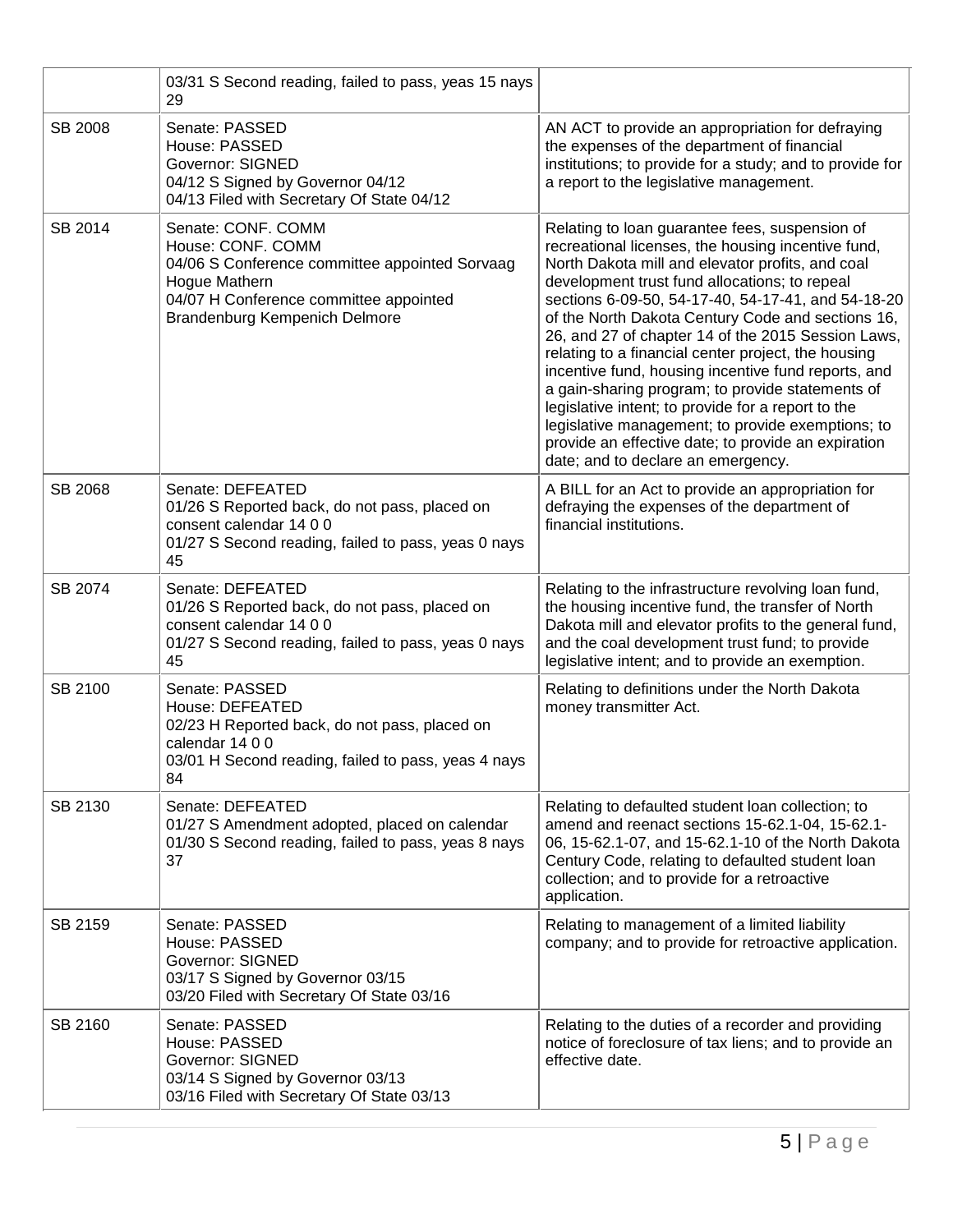| SB 2167 | Senate: DEFEATED<br>02/03 S Reported back, do not pass, placed on<br>calendar 600<br>02/07 S Second reading, failed to pass, yeas 11 nays<br>33   | Relating to the adoption of central standard time;<br>and to repeal section 40-01-20 of the North Dakota<br>Century Code, relating to daylight saving time.                                                                                                                                                                                                                                         |
|---------|---------------------------------------------------------------------------------------------------------------------------------------------------|-----------------------------------------------------------------------------------------------------------------------------------------------------------------------------------------------------------------------------------------------------------------------------------------------------------------------------------------------------------------------------------------------------|
| SB 2192 | Senate: DEFEATED<br>02/16 S Reported back, do not pass, placed on<br>calendar 14 0 0<br>02/17 S Second reading, failed to pass, yeas 0 nays<br>45 | Relating to the housing incentive fund tax credit; to<br>amend and reenact sections 54-17-40 and 54-17-41<br>of the North Dakota Century Code, relating to the<br>housing incentive fund and housing finance agency<br>report; to provide a transfer; and to provide an<br>appropriation.                                                                                                           |
| SB 2212 | Senate: PASSED<br>House: PASSED<br><b>Governor: SIGNED</b><br>03/30 S Signed by Governor 03/29<br>03/31 Filed with Secretary Of State 03/30       | Relating to residency requirements of bank<br>directors.                                                                                                                                                                                                                                                                                                                                            |
| SB 2234 | Senate: DEFEATED<br>02/16 S Reported back, do not pass, placed on<br>calendar 14 0 0<br>02/17 S Second reading, failed to pass, yeas 0 nays<br>45 | Relating to the establishment of an essential service<br>worker home ownership incentive program and<br>essential service worker home ownership incentive<br>fund; to amend and reenact subsection 3 of section<br>54-17-40 of the North Dakota Century Code,<br>relating to the housing incentive fund; to provide an<br>appropriation and transfer; and to provide a<br>continuing appropriation. |
| SB 2260 | Senate: DEFEATED<br>01/25 S Reported back, do not pass, placed on<br>calendar 6 0 1<br>01/26 S Second reading, failed to pass, yeas 0 nays<br>46  | Relating to exemptions from money broker<br>regulation.                                                                                                                                                                                                                                                                                                                                             |
| SB 2266 | Senate: PASSED<br>House: DEFEATED<br>03/13 H Amendment adopted, placed on calendar<br>03/15 H Second reading, failed to pass, yeas 43 nays<br>48  | Relating to the insurance commissioner taking over<br>the duties of the department of securities and the<br>securities commissioner; to provide for correction of<br>statutory references; and to provide appropriation<br>transfers.                                                                                                                                                               |
| SB 2276 | Senate: PASSED<br>House: PASSED<br><b>Governor: SIGNED</b><br>04/10 S Signed by Governor 04/10<br>04/13 Filed with Secretary Of State 04/10       | Relating to the prohibition of the diversion of<br>restricted assets and the priority of those assets in a<br>dissolution.                                                                                                                                                                                                                                                                          |
| SB 2296 | Senate: PASSED<br>House: PASSED<br><b>Governor: SIGNED</b><br>03/27 S Signed by Governor 03/24<br>03/31 Filed with Secretary Of State 03/24       | Relating to pledge of security in place of depository<br>bond; and to repeal section 21-04-11 of the North<br>Dakota Century Code, relating to records of<br>securities.                                                                                                                                                                                                                            |
| SB 2301 | Senate: PASSED<br>House: PASSED<br><b>Governor: SIGNED</b><br>04/06 S Signed by Governor 04/05<br>04/13 Filed with Secretary Of State 04/05       | Relating to specialty pharmacy services; to provide<br>a penalty; and to provide for application.                                                                                                                                                                                                                                                                                                   |
| SB 2305 | Senate: DEFEATED<br>02/06 S Reported back, do not pass, placed on<br>calendar 5 1 0<br>02/07 S Second reading, failed to pass, yeas 12 nays       | Relating to a corporate income tax credit for<br>reimbursement of employee child care<br>expenditures; and to provide an effective date.                                                                                                                                                                                                                                                            |